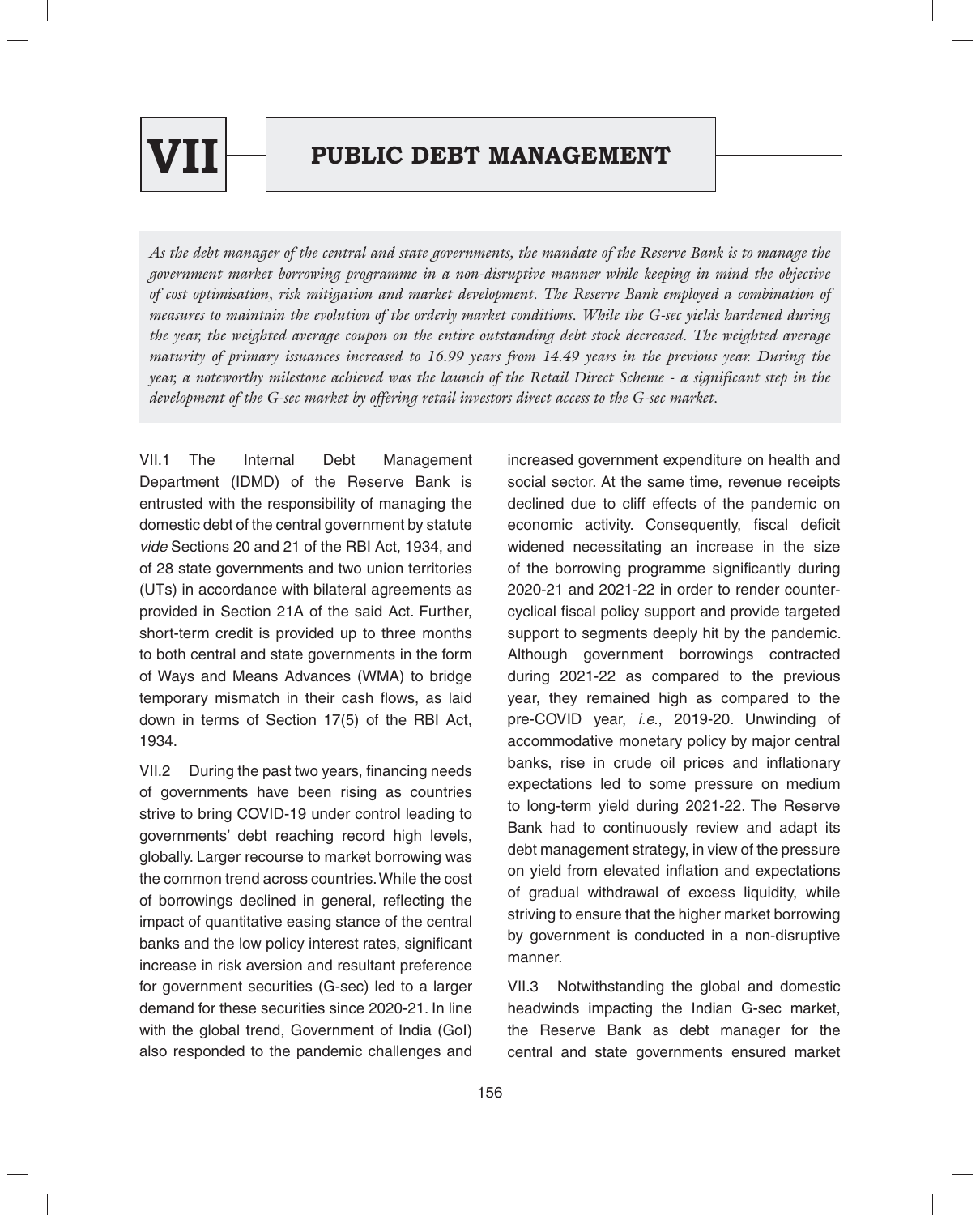borrowing in a non-disruptive manner with objectives of cost optimisation, risk mitigation and market development while ensuring a stable debt structure. During the year 2021-22, a noteworthy milestone achieved was the launch of the 'Retail Direct Scheme'. The Scheme is a significant step in the development of the G-sec market while offering retail investors direct access to the G-sec market.

VII.4 The remainder of the chapter is arranged in three sections. Section 2 presents the implementation status in respect of the agenda for 2021-22. Section 3 covers major initiatives to be undertaken in 2022-23, followed by a summary in the last section.

## **2. Agenda for 2021-22**

VII.5 The Department had set out the following goals for 2021-22:

- Consolidation of debt through calendar-driven, auction-based switches and buyback operations along with re-issuances of securities to augment liquidity in GoI securities market and facilitate fresh issuance (Paragraph VII.6 - VII.9);
- Permit retail investors to open gilt securities account directly with the Reserve Bank under the 'Retail Direct Scheme' in order to encourage greater retail participation through the improvement in ease of access to the G-sec market (Paragraph VII.10);
- Improve overall liquidity in the G-sec market by enhancing the role of Primary Dealers (PDs) in market making (*Utkarsh*) [Paragraph VII.10];
- Developing a module in *e-Kuber* for capturing gilt level data to improve the

existing market infrastructure for the government securities market besides enabling primary and secondary market settlement directly at the gilt account level for facilitating effective monitoring and surveillance of the market (*Utkarsh*) [Paragraph VII.11];

- Review of Subsidiary General Ledger (SGL) Account and Constituents' Subsidiary General Ledger (CSGL) guidelines for gilt module development and gilt account settlement (Paragraph VII.12);
- Review of value free transfer (VFT) guidelines (Paragraph VII.13);
- Review of operational guidelines on GoI savings bond in order to account for online subscriptions as well as incorporating better system for risk management (Paragraph VII.14);
- Continuing efforts to enhance quality of data and consolidating data on public debt (Paragraph VII.15);
- Automating monitoring of GoI's consent to states for open market borrowings (OMBs) – developing a centralised system in *e-Kuber* to record these consents for better control, monitoring and management information system (MIS) purposes (Paragraph VII.16);
- Implementation of Separate Trading of Registered Interest and Principal Securities (STRIPS)/reconstitution facility for State Development Loans (SDLs) *[Utkarsh]* (Paragraph VII.17);
- Hiving-off of servicing of compensation bonds issued in physical forms to state treasuries (*Utkarsh*) [Paragraph VII.18];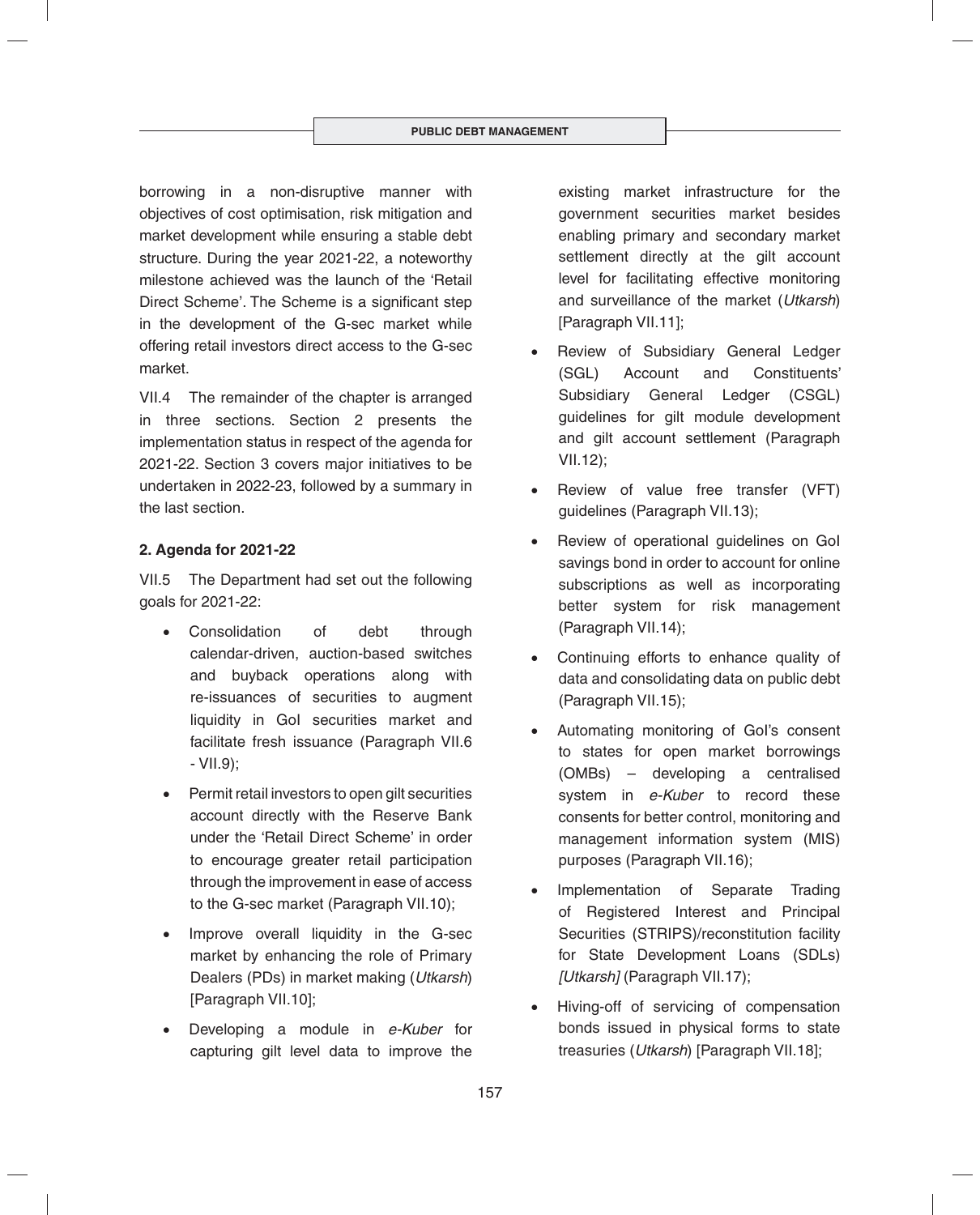- Operationalistion of Society for Worldwide Interbank Financial Telecommunication (SWIFT) module for transactions with foreign central banks (FCBs) to smoothen the investment and disinvestment instructions from FCBs in a secured manner (*Utkarsh*) [Paragraph VII.19]; and
- Conduct capacity building programmes for sensitising the state governments about prudent practices in cash and debt management (*Utkarsh*) [Paragraph VII.20].

#### *Implementation Status*

VII.6 The Reserve Bank's role as debt manager for central and state governments is focused on ensuring completion of the market borrowing programme in a non-disruptive manner with objectives of cost optimisation, risk mitigation and developing domestic debt market while ensuring a stable debt structure. During 2021-22, the market borrowing programme was conducted following the above-mentioned principles of debt management strategy. Notwithstanding the uncertainties emanating from the COVID-19 pandemic and its effects on domestic and global economic and financial markets, the Reserve Bank successfully managed the combined gross market borrowings of the central and the state governments to the tune of  $\overline{\xi}$ 18,29,008 crore during the year, that was lower by 15.7 per cent as compared to the previous year.

VII.7 The Reserve Bank continued its policy of passive consolidation by way of re-issuances and active consolidation through buyback/switches that also helped in altering the maturity structure of the government debt to reduce bunching of redemptions. During 2021-22, 142 out of 154 issuances of G-sec were re-issuances (92.2 per cent) as compared with 162 re-issuances out of 178 issuances (91.0 per cent) in the previous year.

VII.8 The active form of consolidation through switching of short-term G-sec with long-term securities is generally conducted once in every month. Accordingly, 109.6 per cent of the switches budgeted for the fiscal 2021-22, amounting to  $\overline{5}197,185$  crore, were completed during 2021-22 as compared with  $\bar{\tau}$ 1,53,418 crore in the previous year.

VII.9 During 2021-22, new securities ranging from 2 to 40 years tenor (original maturity) were issued with the objective of catering to the demands of various institutional investors in different maturity buckets. Floating Rate Bonds (FRBs) of 7 year and 13 year tenor (original maturity) were also issued during the year. The share of FRBs in total issuances during 2021-22 was 7.8<sup>1</sup> per cent as compared with 6.5 per cent a year ago.

VII.10 A significant milestone achieved in the development of the G-sec market was the launch of the Reserve Bank of India-Retail Direct (RBI-RD) Scheme which brings G-secs within easy reach of the common man by simplifying the process of investment. The scheme provides a one-stop solution to facilitate investment in government securities by retail investors (Box VII.1). Subsequent to the launch of the scheme, a market making scheme for the PDs to support the Retail Direct Scheme was announced.

VII.11 The work related to mirroring of gilt accounts and settlement at gilt account level in *e-Kuber*, has been taken up for implementation in phases.

<sup>&</sup>lt;sup>1</sup> Excludes issuance of FRBs of  $\overline{58,057.48}$  crore made through switch auctions.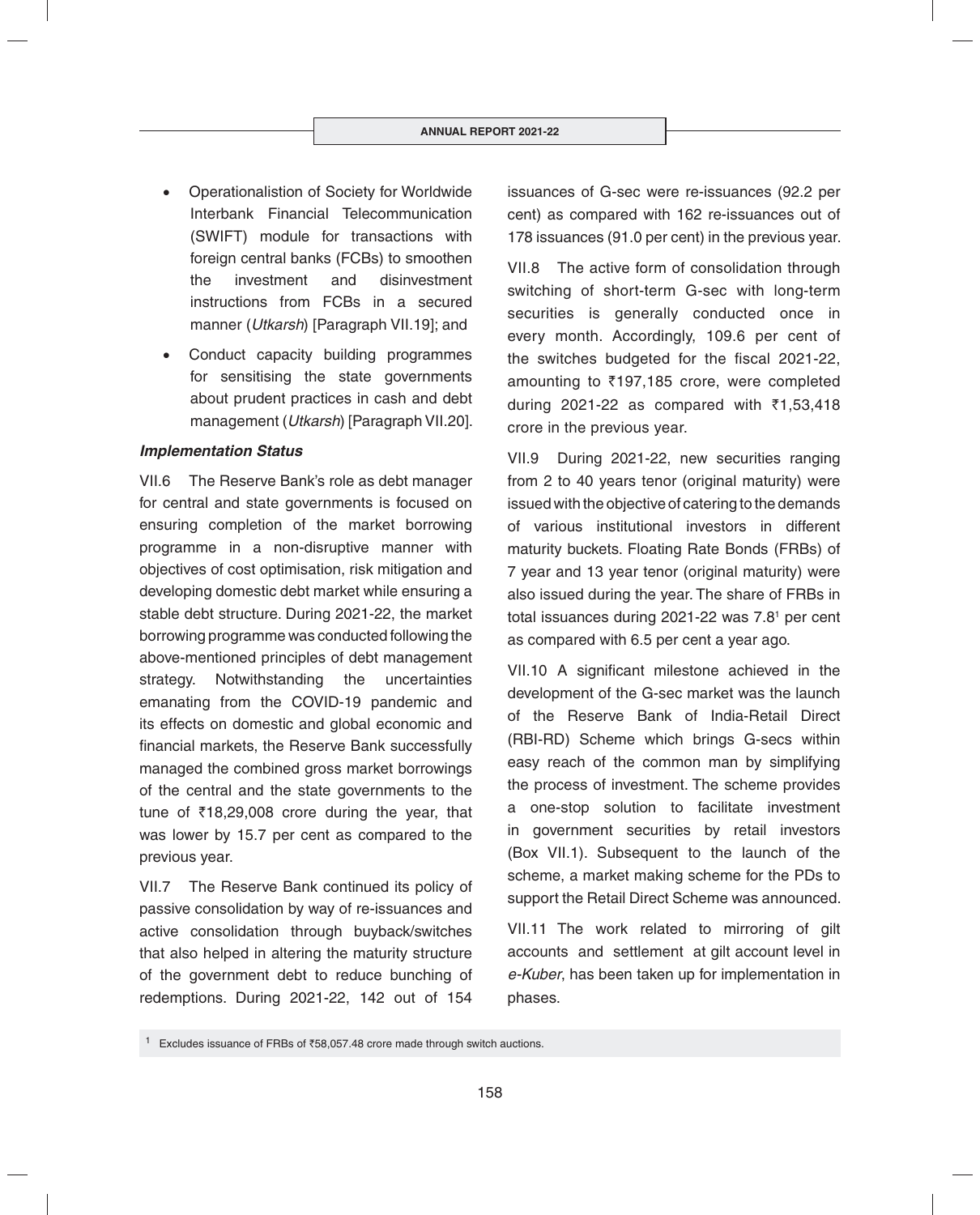#### **Box VII.1 RBI Retail Direct Scheme**

The Reserve Bank, as the debt manager of the Government of India, has been proactively engaged in the development of the government securities (G-sec) market including broadening investor participation. As part of continuing efforts to increase retail participation in G-sec, 'RBI Retail Direct' facility was announced in the Statement of Developmental and Regulatory Policies on February 5, 2021 for improving the ease of access by retail investors through online access to the government securities market - both primary and secondary - along with the facility to open their gilt securities account ('Retail Direct') with the Reserve Bank.

In pursuance of this announcement, the 'RBI Retail Direct' scheme, which is a one-stop solution to facilitate investment in government securities by individual investors was issued on July 12, 2021. The RBI Retail Direct portal (https://rbiretaildirect.org.in) was launched by the Hon'ble Prime Minister in virtual mode on November 12, 2021 for operationalising the scheme. With the launch of this scheme, India could achieve a significant milestone in the development of the G-sec market and became one of the select few countries offering such a facility to the retail investors.

Under the Scheme, retail individual investors are permitted to open a Retail Direct Gilt (RDG) Account with the

VII.12 SGL account and CSGL account guidelines were revised on September 22, 2021 to bring uniformity in definition of VFT across guidelines and to streamline the operational procedures including reporting requirements.

VII.13 VFT guidelines were revised to bring clarity in definition of VFT transactions and for streamlining the reporting requirements. The revised guidelines were issued on October 5, 2021.

VII.14 The review of the operational guidelines on savings bonds to account for online subscriptions as well as incorporating better

- *(i) Primary Issuance of Government Securities* : Investors can place their bids as per the non-competitive scheme for participation in primary auction of central government securities (including Treasury Bills) and state government securities. Investors can also subscribe to Sovereign Gold Bonds; and
- *(ii) Secondary Market* : Investors can buy and sell government securities on NDS-OM2 ('Odd Lot' and 'Request for Quote' segments).

Payments for transactions (both primary and secondary market transactions) can be done conveniently using savings bank account through internet-banking or Unified Payments Interface (UPI). Investor support facility is available through telephone, email as well as online portal. Investor services include provisions for transaction and balance statements, nomination facility, pledge or *lien* of securities and gift transactions. No fees are charged for facilities provided under the Scheme. The Scheme aims to provide a safe, simple, direct and secured platform for retail investors.

**Source**: RBI.

system of risk management is currently under examination.

VII.15 Steps have been initiated to effectively consolidate the public debt data from different sources and bring the same under one single point access.

VII.16 Development of the module for automating monitoring of GoI's consent to states for OMBs is in progress and is expected to be operationalised by Q1:2022-23.

VII.17 Financial Benchmarks of India Limited (FBIL) is developing the Zero Coupon Yield Curve (ZCYC) essential for implementation of STRIPS.

Reserve Bank, using an online portal (https://rbiretaildirect. org.in). Investments can be made using the following routes:

<sup>2</sup> Negotiated Dealing System - Order Matching.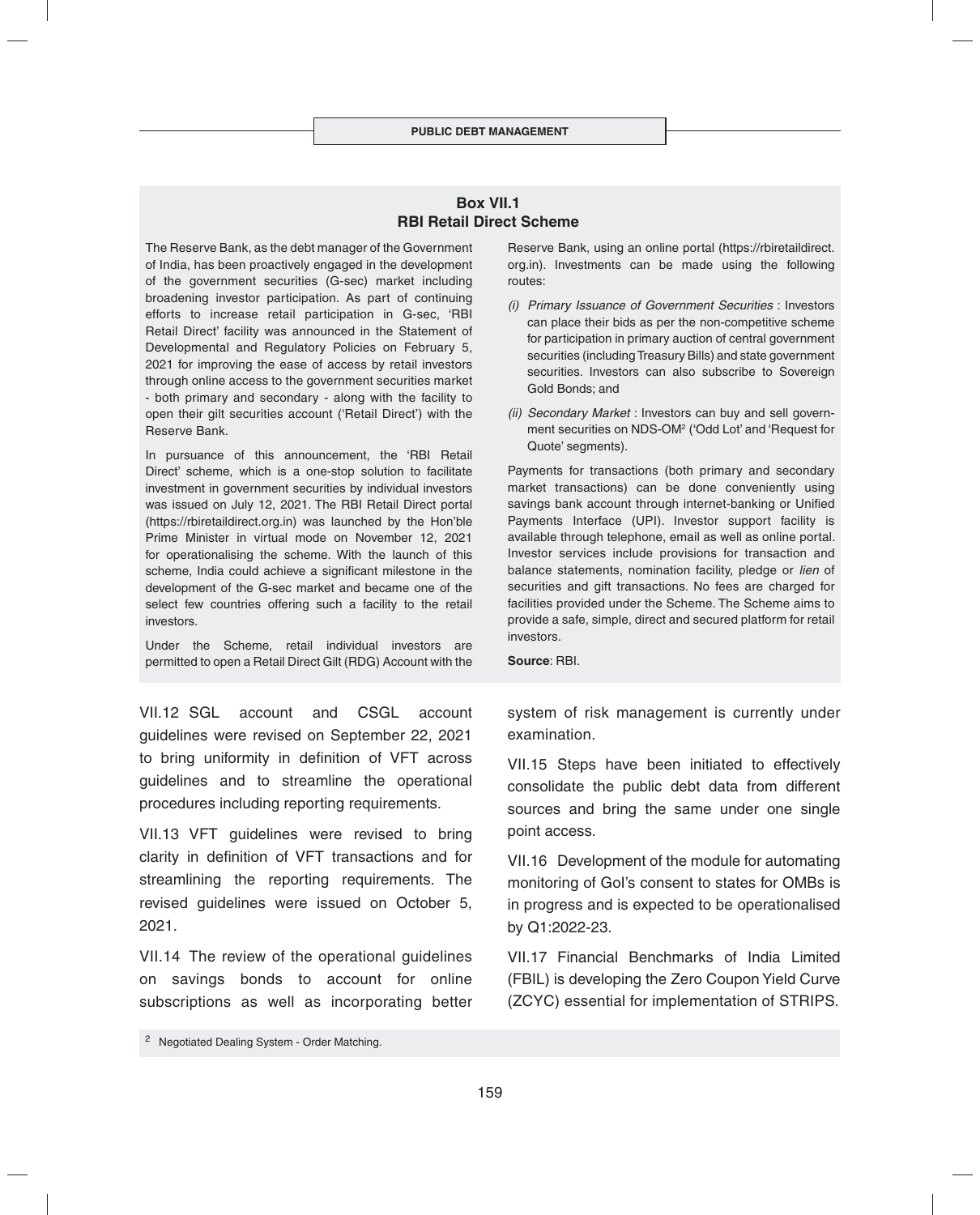VII.18 A proposal regarding handing over the future servicing of compensation bonds $3$ through their treasuries was put forth to the state governments issuing these bonds. Two state governments, *viz*., Uttar Pradesh and Karnataka have provided their concurrence for taking over the servicing of compensation bonds.

VII.19 Operationalisation of SWIFT module for transactions with FCBs to smoothen the investment and disinvestment instructions from FCBs in a secured manner is under development.

VII.20 Capacity building programmes for sensitising state governments about the prudent measures of cash and debt management were conducted for seven states during the year, *viz.*, Kerala, Maharashtra, West Bengal, Tamil Nadu, Madhya Pradesh, Meghalaya and Bihar. The Department also handled training sessions for the middle level State Finance Officers from the Government of Chhattisgarh during a programme organised by the Chhattisgarh Academy of Administration.

#### **Major Developments**

#### *Debt Management of the Central Government*

VII.21 During 2021-22, the gross market borrowings of GoI through dated G-secs was lower by 17.7 per cent as compared with the previous year. Net market borrowings through dated G-secs decreased by 24.5 per cent as compared with that of previous year. Net market borrowings through dated G-secs financed 54.2 per cent of the central government's revised gross fiscal deficit (GFD) as against 62.9 per cent in the previous year. The net market borrowings through dated securities and

#### **Table VII.1: Net Market Borrowings of the Central Government**

 $(5$  crore)

| Item |                                    | 2018-19   | 2019-20           | 2020-21                     | 2021-22 |
|------|------------------------------------|-----------|-------------------|-----------------------------|---------|
| 1    |                                    | 2         | З                 | 4                           | 5       |
|      | Net Market Borrowings<br>(i to iv) |           | 4,58,337 5,11,500 | 13,75,654 9,29,351          |         |
| i)   | Dated Securities@                  | 4.22.737  |                   | 4,73,972 11,43,114 8,63,103 |         |
|      | ii) 91-day T-Bills                 | $-46,542$ | $-9.600$          | 10.713                      | 45.439  |
|      | iii) 182-day T-Bills               | 32,931    | 38,354            | $-18,743$                   | 71.252  |
|      | iv) 364-day T-Bills                | 49,211    | 8.774             | 2,40,570                    | -50.444 |

@: Without adjusting for buyback/switches. After adjusting for buyback/switches, net market borrowings during 2021-22 stood at ₹9,29,060 crore, ₹11,46,739 crore in 2020-21, ₹4,73,990 crore in 2019-20 and ₹4,23,269 crore in 2018-19. **Source:** RBI.

Treasury Bills (T-Bills) taken together decreased by 32.4 per cent as compared with that of the previous year (Table VII.1).

#### *Debt Management Operations*

VII.22 The weighted average yield (WAY) of G-sec issuances during the year increased by 49 basis points (bps) as compared to the WAY of the previous year. The weighted average coupon on the entire outstanding debt stock, however, decreased by 16 bps. The weighted average maturity (WAM) of primary issuances (excludes issuances under switch auction) increased to 16.99 years from 14.49 years in the previous year. The WAM of the outstanding debt increased from 11.31 years to 11.71 years (Table VII.2).

VII.23 Partial devolvement on PDs took place on seventeen instances amounting to  $\overline{597,938}$ crore during 2021-22 as compared with fifteen instances for  $\overline{51}$ ,30,562 crore in 2020-21. No bid was accepted on nine instances for a total notified amount of  $\overline{399,000}$  crore due to the market

<sup>3</sup> The compensation bonds are issued by various state governments for *Zamindari a*bolition and land reforms schemes.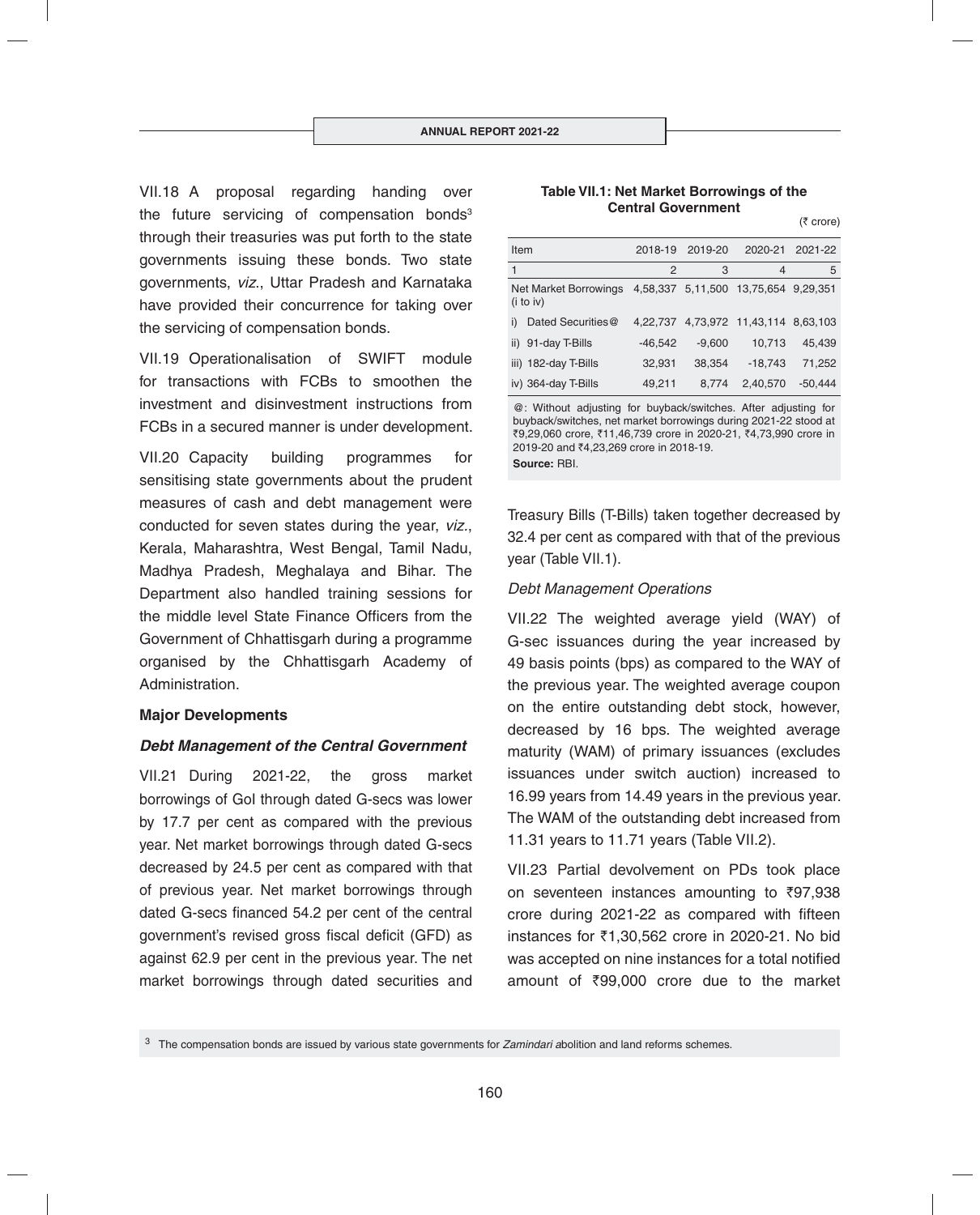| Years   | Range of Cut Off Yield in Primary Issues <sup>^</sup> |            |               |                              | Issued during the Year^<br><b>Outstanding Stock#</b> |                                 |                                        |                               |
|---------|-------------------------------------------------------|------------|---------------|------------------------------|------------------------------------------------------|---------------------------------|----------------------------------------|-------------------------------|
|         | Under 5 years                                         | 5-10 years | Over 10 years | Weighted<br>Average<br>Yield | Range of<br>Maturities @                             | Weighted<br>Average<br>Maturity | Weighted<br>Average<br><b>Maturity</b> | Weighted<br>Average<br>Coupon |
|         | 2                                                     | 3          | 4             | 5                            | 6                                                    | 7                               | 8                                      | 9                             |
| 2015-16 | ٠                                                     | 7.54-8.10  | 7.59-8.27     | 7.88                         | $6 - 40$                                             | 16.03                           | 10.50                                  | 8.08                          |
| 2016-17 | 6.85-7.46                                             | 6.13-7.61  | 6.46-7.87     | 7.15                         | $5 - 38$                                             | 14.76                           | 10.65                                  | 7.99                          |
| 2017-18 | 7.23-7.27                                             | 6.42-7.48  | 6.68-7.67     | 6.97                         | $5 - 38$                                             | 14.13                           | 10.62                                  | 7.76                          |
| 2018-19 | 6.56-8.12                                             | 6.84-8.28  | 7.26-8.41     | 7.77                         | $1 - 37$                                             | 14.73                           | 10.40                                  | 7.81                          |
| 2019-20 | 5.56-7.38                                             | 6.18-7.44  | 5.96-7.77     | 6.85                         | $1 - 40$                                             | 16.15                           | 10.72                                  | 7.71                          |
| 2020-21 | 3.79-5.87                                             | 5.15-6.53  | 4.46-7.19     | 5.79                         | $1 - 40$                                             | 14.49                           | 11.31                                  | 7.27                          |
| 2021-22 | 4.07-5.10                                             | 4.04-6.78  | 4.44-7.44     | 6.28                         | $1 - 40$                                             | 16.99                           | 11.71                                  | 7.11                          |

(Yield in Per cent/Maturity in Years)

-: Not applicable.  $\oslash$  : Residual maturity of issuances and figures are rounded off.

\*: Excluding special securities. ^: Excluding switch auction. #: Including switch auction.

**Source:** RBI.

conditions prevailing then as compared with four instances for a total notified amount of  $\bar{\tau}39.000$ crore in the previous year.

VII.24 The G-sec yields hardened during the year largely due to expectations of monetary policy normalisation measures by major central banks, rise in crude oil prices and changes in the Reserve Bank's liquidity measures aiming at rebalancing systemic liquidity. The 10-year bond yield hardened by 66 bps from 6.18 per cent as at end-March 2021 to 6.84 per cent as at end-March 2022. In the first two months of Q1:2021-22, yields declined due to the G-sec acquisition programme (G-SAP) and open market operations (OMOs) conducted by the Reserve Bank. However, the decline in yields was partly offset in June 2021 tracking the release of higher than expected CPI inflation figures for May and increase in crude oil prices. The 10-year yield softened by 13 bps in Q1. In Q2:2021-22, the G-sec yields initially softened due to lower than expected CPI inflation for June and July. However, the yields gained after the

announcement of variable rate reverse repo (VRRR) auctions for liquidity rebalancing. The 10-year yield rose by 17 bps in Q2. Further hardening of the yields was witnessed in Q3:2021-22 with the 10-year yield increasing by 23 bps, mainly driven by rise in crude oil prices, higher cut-offs at VRRR auctions and rise in government bond yields in major economies. In Q4:2021-22, announcement of higher than expected market borrowing by the central government in the Union Budget for 2022-23, the geopolitical uncertainties arising out of Russia-Ukraine conflict leading to a sharp rise in crude oil and other commodity prices and rise in yields in major economies in the wake of policy normalisation measures by major central banks led to further firming up of the 10-year yield by 39 bps (Chart VII.1).

VII.25 During 2021-22, about 58.2 per cent of the market borrowings was raised through issuance of dated securities with a residual maturity of 10 years and above as compared with 49.0 per cent in the previous year. Further, the 30-year and 40-year tenor securities were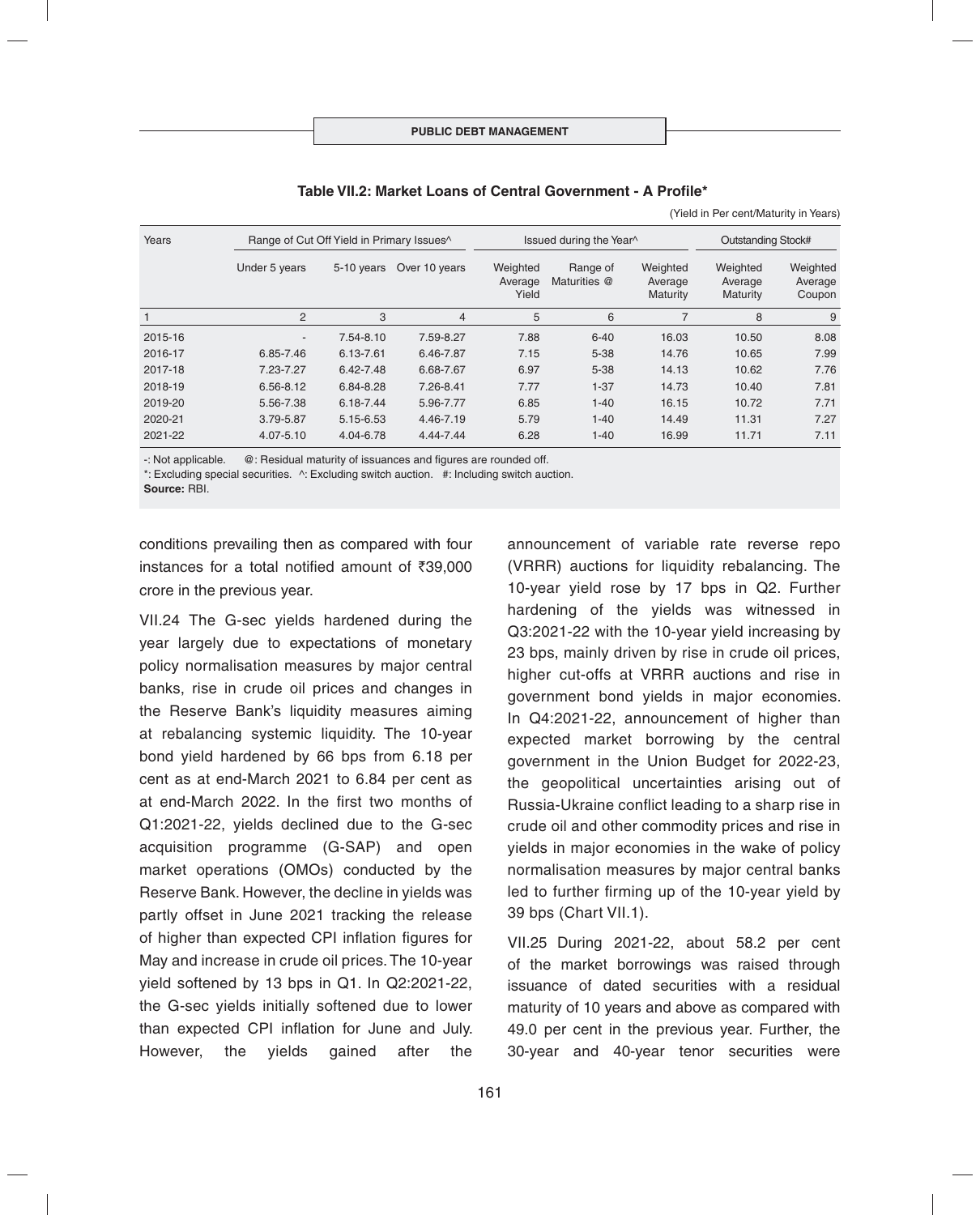

issued/re-issued during the year with the objective of catering to the demand from longterm investors such as insurance companies and pension funds (Table VII.3).

#### *Treasury Bills*

VII.26 Short-term cash requirements of the central government are met through issuance of T-Bills. The net short-term market borrowings of the government through T-Bills  $(91, 182, and 364, days)$  decreased to  $\overline{666,248}$ crore during 2021- 22 from  $\overline{2}2,32,540$  crore in the previous year.

## *Ownership of Securities*

VII.27 Commercial banks remained the largest holders of government securities (including T-Bills and SDLs) accounting for 37.4 per cent share as at end-March 2022, followed by insurance companies (25.6 per cent), the Reserve Bank (10.6 per cent) and provident funds (9.6 per cent). The share of the foreign portfolio investors (FPIs) was 1.0 per cent. The other holders of government securities (including T-Bills and SDLs) include mutual funds, state governments, financial institutions (FIs) and corporates.

## *Primary Dealers (PDs)*

VII.28 The number of PDs stood at 21 [14 Bank-PDs and 7 Standalone PDs (SPDs)] at end-March 2022. The PDs have the mandate to underwrite primary auctions of dated G-sec while they have a target of achieving bidding commitment and success ratio in respect of primary auctions of T-Bills/cash management bills (CMBs). The PDs individually achieved the stipulated

(Amount in  $\bar{\tau}$  crore)

|  |  | Table VII.3: Issuance of Government of India Dated Securities – Maturity Pattern |
|--|--|----------------------------------------------------------------------------------|
|--|--|----------------------------------------------------------------------------------|

| <b>Residual Maturity</b> | 2019-20              |                        | 2020-21              |                        | 2021-22              |                        |
|--------------------------|----------------------|------------------------|----------------------|------------------------|----------------------|------------------------|
|                          | <b>Amount Raised</b> | Percentage<br>to Total | <b>Amount Raised</b> | Percentage<br>to Total | <b>Amount Raised</b> | Percentage<br>to Total |
|                          | 2                    | 3                      | $\overline{4}$       | 5                      | 6                    | $\overline{7}$         |
| Less than 5 Years        | 1,46,000             | 20.6                   | 3,91,990             | 28.6                   | 2,29,255             | 20.3                   |
| 5 - 9.99 Years           | 1,79,000             | 25.2                   | 3,07,405             | 22.4                   | 2,41,865             | 21.5                   |
| 10 - 14.99 Years         | 1,37,000             | 19.3                   | 3,76,766             | 27.5                   | 3,20,639             | 28.4                   |
| 15 - 19.99 Years         | 15,000               | 2.1                    |                      |                        |                      | ٠.                     |
| 20 Years & Above         | 2,33,000             | 32.8                   | 2,94,162             | 21.5                   | 3,35,621             | 29.8                   |
| <b>Total</b>             | 7,10,000             | 100.0                  | 13,70,324            | 100.0                  | 11,27,382            | 100.0                  |

<sup>-:</sup> Nil.

**Note**: Figures in the columns might not add up to the total due to rounding off of numbers. **Source:** RBI.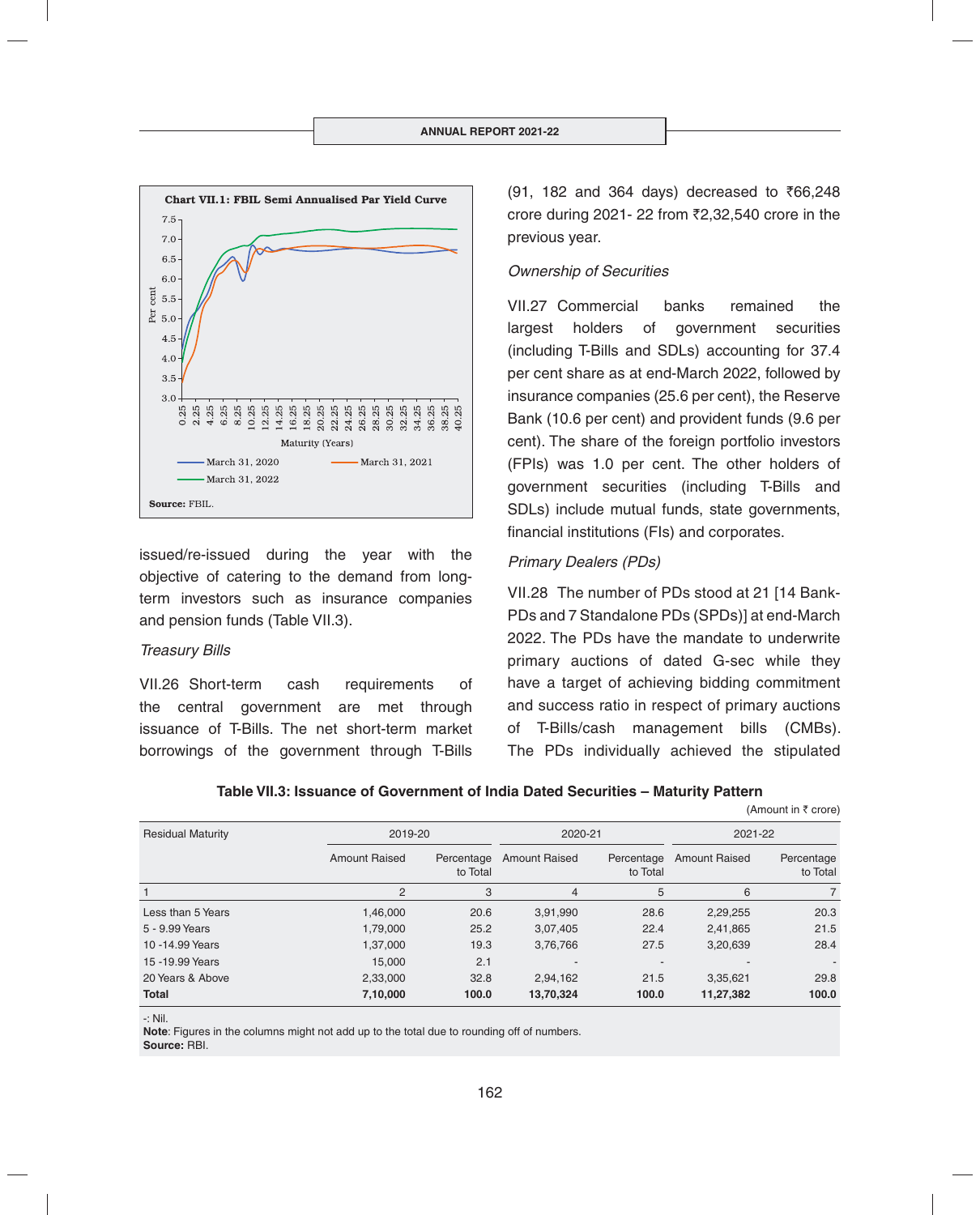minimum success ratio of 40 per cent in primary auctions of T-Bills with an average success ratio of 62.5 per cent in H1:2021-22 and 62.3 per cent in H2:2021-22. The share of PDs in auctions of T-Bills/CMBs was 71.4 per cent during 2021-22 as compared with 68.9 per cent in the previous year. The commission paid to PDs, excluding GST, for underwriting primary auctions of dated G-sec during 2021-22 was  $\bar{z}$ 412.67 crore as compared with  $\bar{z}$ 454.64 crore in the previous year.

## *Sovereign Gold Bond (SGB) Scheme*

VII.29 The Reserve Bank, in consultation with the GoI, issued ten tranches of SGBs during 2021- 22 for an aggregate amount of  $\bar{\tau}$ 12,991 crore (27 tonnes). A total of  $\overline{38,693}$  crore (90 tonnes) has been raised through the scheme since its inception in November 2015.

## *Cash Management of the Central Government*

VII.30 The central government started the year 2021-22 with a cash balance of  $\bar{\zeta}2,37,572$ crore. The Ways and Means Advances (WMA) limit of the centre was fixed at  $\bar{\tau}$ 1,20,000 crore for the first half and  $\overline{50.000}$  crore for the second half of 2021-22. The central government did not resort to WMA/Overdraft (OD) during 2021-22 *vis-à-vis* 63 days WMA and 9 days OD in the previous year. Notwithstanding the ongoing uncertainties relating to COVID-19 pandemic, the cash balance of the central government has remained comfortable throughout the year (Chart VII.2).

## *Investments under Foreign Central Bank Scheme*

VII.31 Under the Foreign Central Bank (FCB) scheme, the Reserve Bank invests in Indian G-secs on behalf of select FCBs and multilateral development institutions in the secondary G-sec market. Total volumes transacted on behalf of these institutions stood at  $\bar{z}3.285$  crore (face



value) during 2021-22 as compared to  $\overline{33,120}$ crore in the previous year.

## *Debt Management of State Governments*

VII.32 Following the recommendation of the 14<sup>th</sup> Finance Commission (FC) to exclude states from the National Small Savings Fund (NSSF) financing facility (barring Delhi, Madhya Pradesh, Kerala and Arunachal Pradesh), market borrowings of states have been increasing over the last few years. The share of market borrowings in financing GFD of states consequently rose to 85.1 per cent in 2021- 22 (BE) from 77.8 per cent in 2020-21 (RE).

VII.33 Notwithstanding the impact of the second wave of the COVID-19 pandemic on the state government finances, the gross and net market borrowings of states were lower than the previous year. The gross market borrowings of states in 2021-22 stood at 78 per cent of the amount indicated in the quarterly indicative calendar for market borrowings by the state governments.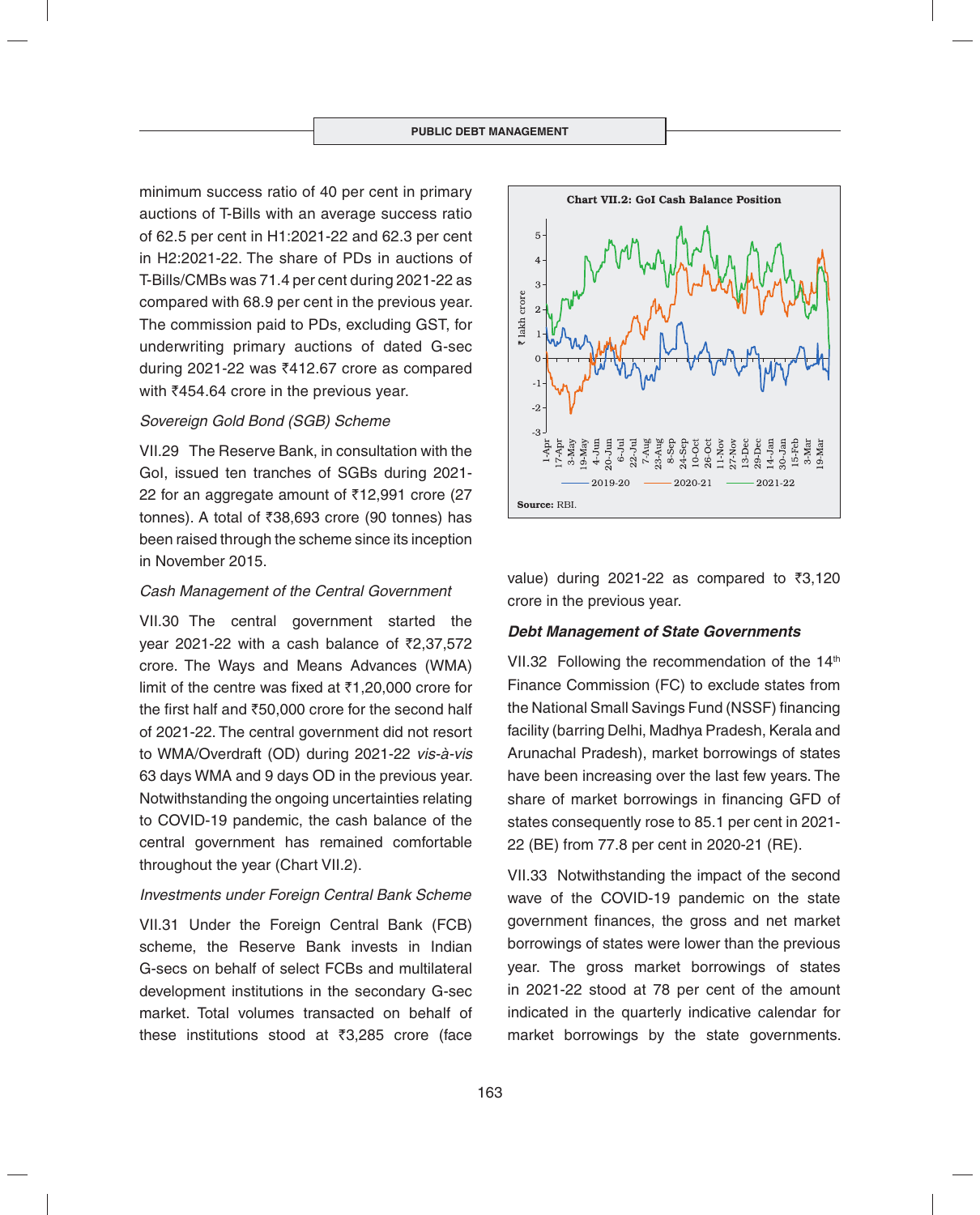| Item                                                        | 2018-19        | 2019-20   | 2020-21        | 2021-22   |
|-------------------------------------------------------------|----------------|-----------|----------------|-----------|
|                                                             | $\overline{2}$ | 3         | $\overline{4}$ | 5         |
| Maturities during the Year                                  | 1,29,680       | 1,47,067  | 1,47,039       | 2,09,143  |
| Gross Sanctions under Article 293(3)                        | 5,50,071       | 7,12,744  | 9,69,525       | 8,95,166  |
| Gross Amount Raised during the Year                         | 4,78,323       | 6,34,521  | 7,98,816       | 7,01,626  |
| Net Amount Raised during the Year                           | 3,48,643       | 4,87,454  | 6,51,777       | 4,92,483  |
| Amount Raised during the Year to Total Sanctions (per cent) | 87.0           | 89.0      | 82.4           | 78.4      |
| Outstanding Liabilities (at the end of period) #            | 27,78,536      | 32,65,989 | 39,25,555      | 44,29,957 |

## **Table VII.4: Market Borrowings of States through SDLs**

# : Including *Ujwal* DISCOM Assurance *Yojana* (UDAY) and other special securities. **Source:** RBI.

There were 608 issuances in 2021-22, of which 60 were re-issuances (742 issuances in 2020-21, of which 56 were re-issuances) [Table VII.4].

VII.34 The weighted average cut-off yield (WAY) of SDL issuances during 2021-22 was higher at 6.98 per cent than 6.55 per cent in the previous year. The weighted average spread (WAS) of SDL issuances over comparable central government securities was lower at 40.95 bps in 2021-22 as compared with 52.72 bps in the previous year. In 2021-22, twenty one states and two union territories issued dated securities of tenors other than 10 year, ranging from 2 to 35 year. Seven states and one UT rejected all bids in one or more of the auctions. The average inter-state spread on securities of 10-year tenor (fresh issuances) was 4 bps in 2021-22 as compared with 10 bps in 2020-21.

#### *Cash Management of State Governments*

VII.35 In order to provide greater comfort to state governments in undertaking COVID-19 containment and mitigation measures, and also to enable states to plan their market borrowings, as an interim measure, the Reserve

Bank had announced an increase in WMA limit of the states/UTs by 60 per cent over and above the level as on March 31, 2020, which remained valid till March 31, 2021. Based on the recommendations of the Advisory Committee on WMA to state governments (Chairman: Shri Sudhir Shrivastava), the Reserve Bank decided to retain the interim limit of WMA (at  $\overline{51,560}$  crore for all States/UTs) till September 30, 2021 and later extended it till March 31, 2022. Relaxations in the overdraft (OD) scheme were also given by the Reserve Bank to state governments/UTs to tide over mismatches in cash flows by increasing the number of days, for which a state/UT can be in OD continuously to 21 working days from 14 working days, and in a quarter to 50 working days from 36 working days, which are valid till March 31, 2022. Seventeen states/UTs availed the special drawing facility (SDF)4 , fourteen states/UTs resorted to WMA and nine states/UTs availed OD in 2021-22.

 $(Amount in  $\bar{\tau}$  crora)$ 

VII.36 Over the years, states have been accumulating a sizeable cash surplus in the form of intermediate treasury bills (ITBs). The outstanding investments of states in ITBs and auction treasury

<sup>4</sup> Please see paragraph VII.37 for explanation on SDF.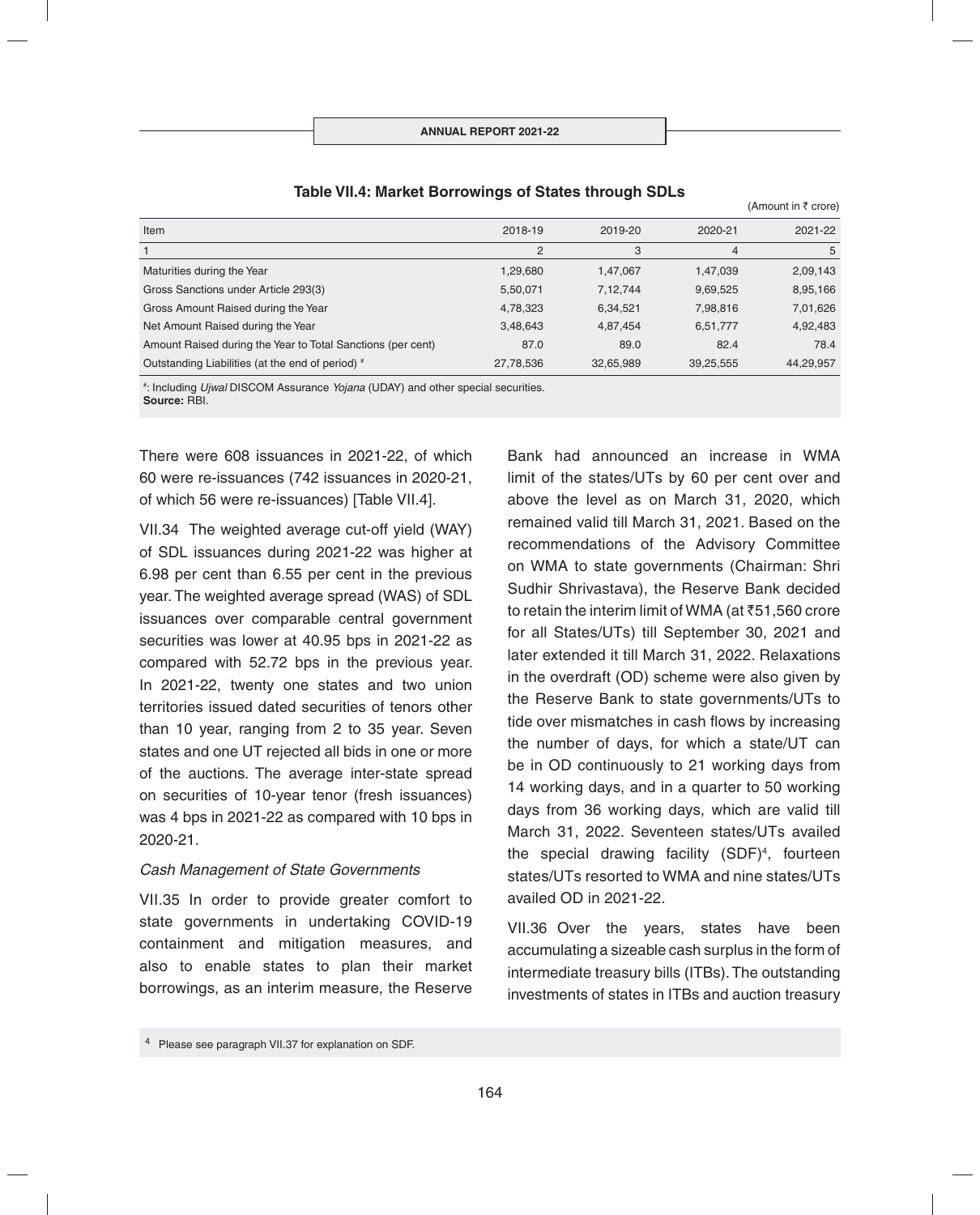#### **Table VII.5: Investments in ITBs and ATBs by State Governments/UT**

|                                                            |                            |                                 |        |                                              | (₹ crore) |
|------------------------------------------------------------|----------------------------|---------------------------------|--------|----------------------------------------------|-----------|
| Item                                                       | Outstanding as on March 31 |                                 |        |                                              |           |
|                                                            |                            | 2017-18 2018-19 2019-20 2020-21 |        |                                              | 2021-22   |
|                                                            | 2                          | 3                               | 4      | 5                                            | 6         |
| 14-Day (ITBs) 1,50,871 1,22,084 1,54,757 2,05,230 2,16,272 |                            |                                 |        |                                              |           |
| <b>ATB<sub>S</sub></b>                                     | 62.108                     | 73.927                          | 33.504 | 41.293                                       | 87.400    |
| Total                                                      |                            |                                 |        | 2,12,979 1,96,011 1,88,261 2,46,523 3,03,672 |           |
| Source: RBI.                                               |                            |                                 |        |                                              |           |
|                                                            |                            |                                 |        |                                              |           |

bills (ATBs) increased during the year 2021-22 (Table VII.5).

# *Investments in Consolidated Sinking Fund (CSF)/ Guarantee Redemption Fund (GRF)*

VII.37 The Reserve Bank manages two reserve fund schemes on behalf of state governments - the consolidated sinking fund (CSF) and the guarantee redemption fund (GRF). So far, 24 states and one union territory, *i.e.*, Puducherry have set up CSF. Currently, 18 states are members of the GRF. States can also avail of a SDF at a discounted rate from the Reserve Bank against their incremental annual investment in CSF and GRF. Outstanding investment by states in the CSF and GRF as at end-March  $2022$  was  $\overline{51.54.255}$  crore and  $\overline{59.399}$  crore, respectively, as against  $\overline{3}1,27,208$  crore and ₹8,405 crore at end-March 2021.

# **3. Agenda for 2022-23**

VII.38 In the Union Budget 2022-23, the gross market borrowings through dated securities for 2022-23 are budgeted at  $\bar{x}$ 14,95,000 crore as compared with  $\overline{5}10,46,500$  crore in 2021-22(RE). Taking into account the switch operations conducted just before the Union Budget 2022-23 in which securities worth ₹63,648 crore maturing in the year 2022-23 were switched, the gross market borrowings through dated securities for the year stand revised at  $\bar{\tau}$ 14,31,352 crore. Net

market borrowings (including short-term debt and repayment of Post Office Life Insurance Fund) are budgeted at  $\overline{5}11.58,719$  crore, financing 69,75 per cent of GFD in 2022-23.

VII.39 During the year 2022-23, the focus will remain on smooth conduct of the market borrowing programme. The following strategic milestones are targeted to be achieved in support of efficient conduct of debt management:

- Consolidation of debt through calendar driven, auction-based switches and buyback operations along with re-issuance of securities to augment liquidity in G-sec market and facilitate fresh issuances;
- The consolidated operational guidelines for PDs issued in 2005 are updated from time to time. The guidelines relating to basic eligibility criteria, *viz.*, net owned funds (NOF) requirement and targets, however, remain largely unchanged. It is proposed to undertake a comprehensive review of the extant operational guidelines for PDs;
- Taking appropriate measures for further popularisation of the 'RBI Retail Direct Scheme' for improving its overall reach for suitable retail investors across the country (*Utkarsh*);
- The Hon'ble Finance Minister in her budget speech on February 1, 2022 announced that the government will issue Sovereign Green Bonds in the domestic market as a part of its overall market borrowing programme for the next financial year and the proceeds will be deployed in publicsector green projects. Accordingly, the